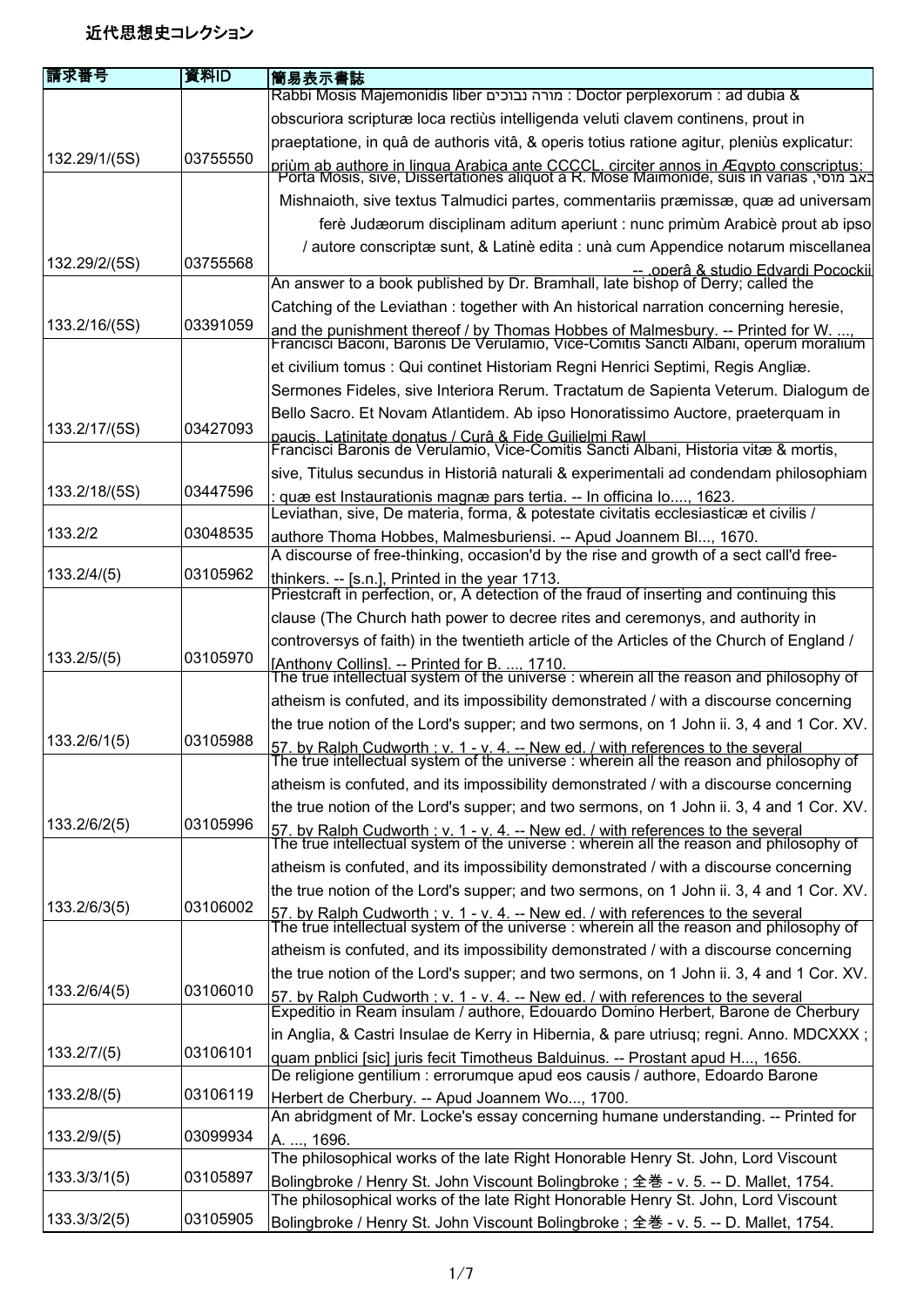## 近代思想史コレクション

| 請求番号           | 資料ID     | 簡易表示書誌                                                                                                                                                                         |
|----------------|----------|--------------------------------------------------------------------------------------------------------------------------------------------------------------------------------|
|                |          | The philosophical works of the late Right Honorable Henry St. John, Lord Viscount                                                                                              |
| 133.3/3/3(5)   | 03105913 | Bolingbroke / Henry St. John Viscount Bolingbroke; 全巻 - v. 5. -- D. Mallet, 1754.                                                                                              |
|                |          | The philosophical works of the late Right Honorable Henry St. John, Lord Viscount                                                                                              |
| 133.3/3/4(5)   | 03105921 | Bolingbroke / Henry St. John Viscount Bolingbroke; 全巻 - v. 5. -- D. Mallet, 1754.                                                                                              |
|                |          | The philosophical works of the late Right Honorable Henry St. John, Lord Viscount                                                                                              |
| 133.3/3/5(5)   | 03105939 | Bolingbroke / Henry St. John Viscount Bolingbroke; 全巻 - v. 5. -- D. Mallet, 1754.                                                                                              |
| 133.3/4/(5)    | 03105954 | A collection of tracts, on various subjects / written by Thomas Chubb. -- Printed for                                                                                          |
|                |          | A system of moral philosophy, in three books / written by the late Francis Hutcheson;                                                                                          |
|                |          | published from the original manuscript, by his son Francis Hutcheson; to which is                                                                                              |
|                |          | prefixed some account of the life, writings, and characters of the author, by William                                                                                          |
| 133.3/5/1(5)   | 03106192 | Leechman ; v. 1, v. 2. -- Printed and sol, 1755.<br>A system of moral philosophy, in three books / written by the late Francis Hutcheson ;                                     |
|                |          | published from the original manuscript, by his son Francis Hutcheson; to which is                                                                                              |
|                |          |                                                                                                                                                                                |
| 133.3/5/2(5)   | 03106200 | prefixed some account of the life, writings, and characters of the author, by William                                                                                          |
|                |          | Leechman ; v. 1, v. 2. -- Printed and sol, 1755.<br>Théorie des peines et des récompenses / par M. Jérémie Bentham ; rédigée en                                                |
| 133.4/19/1(5S) | 04351656 | françois d'après les manuscrits par M. Et. Dumont ; t. 1, t. 2. -- Imprimerie de V,                                                                                            |
|                |          | Théorie des peines et des récompenses / par M. Jérémie Bentham ; rédigée en                                                                                                    |
| 133.4/19/2(5S) | 04351664 | françois d'après les manuscrits par M. Et. Dumont ; t. 1, t. 2. -- Imprimerie de V,                                                                                            |
|                |          | Plan of parliamentary reform, in the form of a catechism, with reasons for each article :                                                                                      |
|                |          | with an introduction, shewing the necessity of radical, and the inadequacy of moderate                                                                                         |
| 133.4/2/(5)    | 03099900 | reform / by Jeremy Bentham. -- T.J. Wooler, 1818.                                                                                                                              |
|                |          | On the liberty of the press, and public discussion / by Jeremy Bentham. -- Printed for                                                                                         |
| 133.4/3/(5)    | 03099918 | W. , 1821.                                                                                                                                                                     |
| 133.4/4/(5)    | 03099926 | Indications respecting Lord Eldon, including history of the pending judges'-salary-                                                                                            |
|                |          | raising measure / by Jeremy Bentham. -- Printed for Joh, 1825.<br>Erkenntnisslehre / von Wilhelm Wundt. -- F. Enke, 1880. -- (Logik : eine Untersuchung                        |
|                |          | der Prinzipien der Erkenntnis und der Methoden wissenschaftlicher Forschung / von                                                                                              |
| 134.7/2/1(5)   | 03328556 | Wilhelm Wundt; 2 Bde.; 1. Bd.).                                                                                                                                                |
|                |          | Methodenlehre / von Wilhelm Wundt. -- F. Enke, 1883. -- (Logik : eine Untersuchung                                                                                             |
|                |          | der Prinzipien der Erkenntnis und der Methoden wissenschaftlicher Forschung / von                                                                                              |
| 134.7/2/2(5)   | 03328564 | Wilhelm Wundt; 2 Bde.; 2. Bd.).                                                                                                                                                |
|                |          | Refutation des erreurs de benoit de Spinosa / par De Fenelon. Avec la vie de Spinosa                                                                                           |
| 135.2/2/(5)    | 03116480 | / ecrite par Jean Colerus. -- Chez François , 1731.                                                                                                                            |
|                |          | De nagelate schriften van B.d.S. : als Zedekunst, Staatkunde, Verbetering van 't                                                                                               |
| 135.2/5/(5)    | 03327582 | verstant, Brieven en Antwoorden / vit verscheide talen in de Nederlandsche gebragt. --                                                                                         |
| 135.2/8/(5S)   |          | De rechtzinnige theologant, of godgeleerde staatkundige verhandelinge / uit het Latijn                                                                                         |
|                | 03391075 | vertaalt. -- Henricus Koenra, 1693.<br>B : quorum series post praefationem exhibetur / [Benedictus de Spinoza] ; [supervised                                                   |
|                |          | the publication by G. H. Schuller]; [preface originally written in Dutch by Jarig Jellis];                                                                                     |
| 135.2/BSP      | 02798601 |                                                                                                                                                                                |
|                |          | [preface translated into latin by L. Meyer]. -- [Latin ed.]. -- [Jan Rieuwertsz, 1677.<br>Renati des Cartes principiorum philosophiæ pars I, & II, more geometrico demonstratæ |
|                |          | / per Benedictum de Spinoza  Accesserunt ejusdem Cogitata metaphysica, in quibus                                                                                               |
|                |          | difficiliores, quæ tam in parte metaphysices generali, quàm speciali occurrunt,                                                                                                |
|                |          | quæstiones breviter explicantur. Tractatus theologico-politicus continens                                                                                                      |
| 135.2/RSP      | 02798619 | dissertationes aliquot, quibus ostenditur libertatem ph                                                                                                                        |
|                |          | Voyage philosophique au Japon ou Conférences anglo-franco-bataves. -- Dans les                                                                                                 |
| 135/10/(5S)    | 04064044 | Jardin, 1788.                                                                                                                                                                  |
|                |          | Le Droit de la Nature et des Gens, ou Systeme General : des Principes les plus                                                                                                 |
|                |          | importans de la morale, de la jurisprudence, et de la politique / traduit du latin de feu                                                                                      |
| 135/DPU        | 02401594 | Mr. Le Baron de Pufendorf, par Jean Barbeyrac, avec des notes du traducteur, & une                                                                                             |
|                |          | préface qui sert d'introduction à tout l'ouvrage : Tome 1. Tome 2. -- 2. éd., revûë &                                                                                          |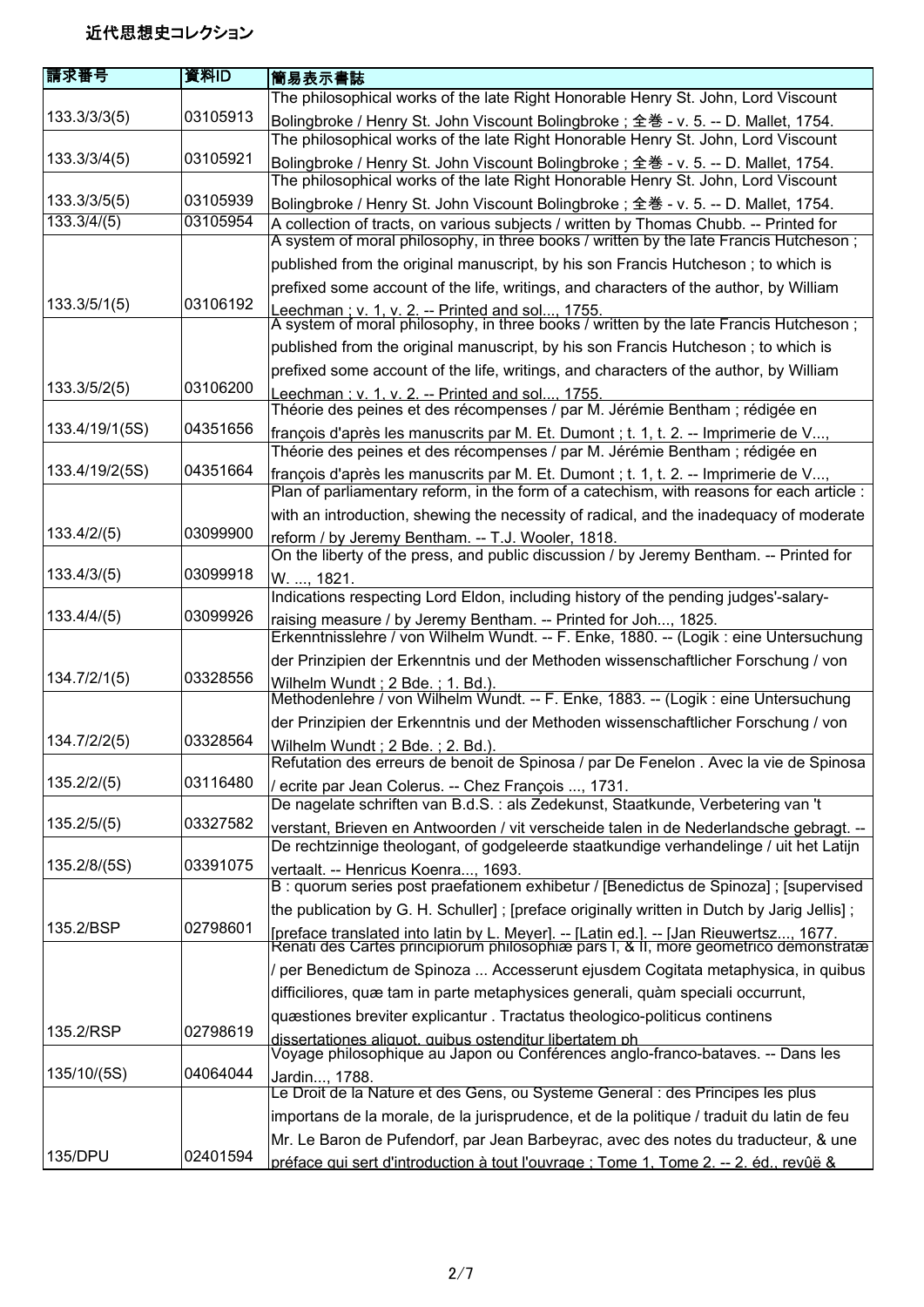| Le Droit de la Nature et des Gens, ou Systeme General : des Principes les plus<br>importans de la morale, de la jurisprudence, et de la politique / traduit du latin de feu<br>Mr. Le Baron de Pufendorf, par Jean Barbeyrac, avec des notes du traducteur, & une<br>135/DPU<br>02401586<br>préface qui sert d'introduction à tout l'ouvrage : Tome 1. Tome 2. -- 2. éd. revûë &<br><b>135/EHE</b><br>02401487<br>De l'Esprit. -- Chez Durand, 1769.<br>Morale sociale, ou, Devoirs de l'état et des citoyens en ce qui concerne la propriété, la<br>famille, l'éducation, la liberté, l'égalité, l'organisation du pouvoir, la sûreté intérieure et<br>03241486<br>154/1/(5)<br>extérieure / par Adolphe Garnier. -- Hachette, 1850.<br>A dialogue between a tutor and his pupil / by Edward Lord Herbert, of Chirbury. -- W.<br>03106127<br>190.9/1/(5)<br>Bathoe, Book, 1768.<br>A view of the principal deistical writers that have appeared in England in the last and<br>present century : with observations upon them, and some account of the answers that<br>190.9/2/(5)<br>03106143<br>have been published against them : in several letters to a friend / by John Leland. --<br>190.9/3/(5)<br>03106176<br>The religion of nature delineated / [William Wollaston]. -- printed by S. P, 1724.<br>A careful and strict enquiry into the modern prevailing notions of that freedom of will,<br>which is supposed to be essential to moral agency, virtue and vice, reward and<br>191.4/1/(5)<br>03106085<br>punishment, praise and blame / by Jonathan Edwards. -- 5th ed. -- Printed for J.<br>191.6/1/(5)<br>03106093<br>A moral proof of the certainty of a future state. -- Printed for Wil, 1725.<br>The natural mortality of humane souls clearly demonstrated, from the Holy Scriptures,<br>and the concurrent testimonies of the primitive writers : being an explication of a<br>191/10/(5)<br>03106051<br>immortality : in a letter to a friend : with an appendix: consisting of a letter to the<br>An essay on moral obligation : with a view towards settling the controversy, concerning<br>moral and positive duties : in answer to two late pamphlets : the one entitled; The true<br>foundation of natural and revealed religion asserted; being a reply to the supplement to<br>the treatise on the Christian sacraments : the other----Some reflections upon the<br>191/11/(5)<br>03106135<br>comparative excellency and usefulnes<br>A letter to a deist : in answer to several objections against the truth and authority of the<br>191/12/(5)<br>03106150<br>scriptures / [Edward Stillingfleet]. -- Printed by W.G, 1677.<br>191/13/(5)<br>03106168<br>An enquiry into the natural state of man / by William Thompson. -- Printed by M. R,<br>A fair state of the controversy between Mr. Woolston and his adversaries : containing<br>the substance of what he asserts in his six discourses against the literal sense of our<br>191/14/(5)<br>03106184<br>Tho. Stackhouse. -- Printed for E. , 1730.<br>191/6/(5)<br>03105947<br>by Joseph Butler  -- Printed for Jam, 1736.<br>Two letters of advice, I. For the susception of holy orders, II. For studies theological,<br>especially such as are rational: at the end of the former is inserted a catalogue of the<br>Christian writers and genuine works that are extant of the first three centuries. -- 2nd<br>191/7/(5)<br>03106028<br>191/8/(5)<br>03106036<br>Two short discourses against the Romanists / by Henry Dodwell. -- Printed for Ben,<br>A preliminary defence of the epistolary discourse concerning the distinction between<br>soul and spirit : in two parts : in the former is inserted a digression proving that the<br>collection of the code of the four gospels in Trajan's time is no way derogatory to the<br>191/9/(5)<br>03106044<br>sufficient attestation of them / by Henry Dodwell. -- Printed for Geo, 1707.<br>En tibi lector Hebraica Biblia. Latina planéque noua Sebast. Munsteri tralatione, post<br>omneis omnium hactenus ubiuis gentium aeditiones euulgata, & quoad fieri potuit,<br>Hebraicae ueritati conformata: adiectis insuper è Rabinorum co[m]mentarijs<br>annotationibus haud poenitendis, pulchre & uoces ambiguas, & obscuriora quaeq[ue]<br>193.1/2/1(5)<br>03099975<br>elucidantibus. Prior hic tomus habet Mosaicos libros qu<br>En tibi lector Hebraica Biblia. Latina planéque noua Sebast. Munsteri tralatione, post<br>omneis omnium hactenus ubiuis gentium aeditiones euulgata, & quoad fieri potuit,<br>Hebraicae ueritati conformata: adiectis insuper è Rabinorum co[m]mentarijs<br>annotationibus haud poenitendis, pulchre & uoces ambiguas, & obscuriora quaeq[ue] | 請求番号         | 資料ID     | 簡易表示書誌 |
|------------------------------------------------------------------------------------------------------------------------------------------------------------------------------------------------------------------------------------------------------------------------------------------------------------------------------------------------------------------------------------------------------------------------------------------------------------------------------------------------------------------------------------------------------------------------------------------------------------------------------------------------------------------------------------------------------------------------------------------------------------------------------------------------------------------------------------------------------------------------------------------------------------------------------------------------------------------------------------------------------------------------------------------------------------------------------------------------------------------------------------------------------------------------------------------------------------------------------------------------------------------------------------------------------------------------------------------------------------------------------------------------------------------------------------------------------------------------------------------------------------------------------------------------------------------------------------------------------------------------------------------------------------------------------------------------------------------------------------------------------------------------------------------------------------------------------------------------------------------------------------------------------------------------------------------------------------------------------------------------------------------------------------------------------------------------------------------------------------------------------------------------------------------------------------------------------------------------------------------------------------------------------------------------------------------------------------------------------------------------------------------------------------------------------------------------------------------------------------------------------------------------------------------------------------------------------------------------------------------------------------------------------------------------------------------------------------------------------------------------------------------------------------------------------------------------------------------------------------------------------------------------------------------------------------------------------------------------------------------------------------------------------------------------------------------------------------------------------------------------------------------------------------------------------------------------------------------------------------------------------------------------------------------------------------------------------------------------------------------------------------------------------------------------------------------------------------------------------------------------------------------------------------------------------------------------------------------------------------------------------------------------------------------------------------------------------------------------------------------------------------------------------------------------------------------------------------------------------------------------------------------------------------------------------------------------------------------------------------------------------------------------------------------------------------------------------------------------------------------------------------------------------------------------------------------------------------------------------------------------------------------------------------------------------------------------------------------------------------------------------------------------------------------------------------------------------------------------------------------------------------------------------------------------------------------------------------------------------------------------------------------------------------------------------------------------------------------------------|--------------|----------|--------|
|                                                                                                                                                                                                                                                                                                                                                                                                                                                                                                                                                                                                                                                                                                                                                                                                                                                                                                                                                                                                                                                                                                                                                                                                                                                                                                                                                                                                                                                                                                                                                                                                                                                                                                                                                                                                                                                                                                                                                                                                                                                                                                                                                                                                                                                                                                                                                                                                                                                                                                                                                                                                                                                                                                                                                                                                                                                                                                                                                                                                                                                                                                                                                                                                                                                                                                                                                                                                                                                                                                                                                                                                                                                                                                                                                                                                                                                                                                                                                                                                                                                                                                                                                                                                                                                                                                                                                                                                                                                                                                                                                                                                                                                                                                                              |              |          |        |
|                                                                                                                                                                                                                                                                                                                                                                                                                                                                                                                                                                                                                                                                                                                                                                                                                                                                                                                                                                                                                                                                                                                                                                                                                                                                                                                                                                                                                                                                                                                                                                                                                                                                                                                                                                                                                                                                                                                                                                                                                                                                                                                                                                                                                                                                                                                                                                                                                                                                                                                                                                                                                                                                                                                                                                                                                                                                                                                                                                                                                                                                                                                                                                                                                                                                                                                                                                                                                                                                                                                                                                                                                                                                                                                                                                                                                                                                                                                                                                                                                                                                                                                                                                                                                                                                                                                                                                                                                                                                                                                                                                                                                                                                                                                              |              |          |        |
| famous passage in the Dialogue of S. Justin Martyr with Tryphon, concerning the soul's<br>blessed Saviour's miracles; and what Bishop Gibson,  have advanc'd against him / by<br>The analogy of religion, natural and revealed : to the constitution and course of nature /<br>ed. corrected and improved. together with a new appendix to the 2nd letter, concerning                                                                                                                                                                                                                                                                                                                                                                                                                                                                                                                                                                                                                                                                                                                                                                                                                                                                                                                                                                                                                                                                                                                                                                                                                                                                                                                                                                                                                                                                                                                                                                                                                                                                                                                                                                                                                                                                                                                                                                                                                                                                                                                                                                                                                                                                                                                                                                                                                                                                                                                                                                                                                                                                                                                                                                                                                                                                                                                                                                                                                                                                                                                                                                                                                                                                                                                                                                                                                                                                                                                                                                                                                                                                                                                                                                                                                                                                                                                                                                                                                                                                                                                                                                                                                                                                                                                                                        |              |          |        |
|                                                                                                                                                                                                                                                                                                                                                                                                                                                                                                                                                                                                                                                                                                                                                                                                                                                                                                                                                                                                                                                                                                                                                                                                                                                                                                                                                                                                                                                                                                                                                                                                                                                                                                                                                                                                                                                                                                                                                                                                                                                                                                                                                                                                                                                                                                                                                                                                                                                                                                                                                                                                                                                                                                                                                                                                                                                                                                                                                                                                                                                                                                                                                                                                                                                                                                                                                                                                                                                                                                                                                                                                                                                                                                                                                                                                                                                                                                                                                                                                                                                                                                                                                                                                                                                                                                                                                                                                                                                                                                                                                                                                                                                                                                                              |              |          |        |
|                                                                                                                                                                                                                                                                                                                                                                                                                                                                                                                                                                                                                                                                                                                                                                                                                                                                                                                                                                                                                                                                                                                                                                                                                                                                                                                                                                                                                                                                                                                                                                                                                                                                                                                                                                                                                                                                                                                                                                                                                                                                                                                                                                                                                                                                                                                                                                                                                                                                                                                                                                                                                                                                                                                                                                                                                                                                                                                                                                                                                                                                                                                                                                                                                                                                                                                                                                                                                                                                                                                                                                                                                                                                                                                                                                                                                                                                                                                                                                                                                                                                                                                                                                                                                                                                                                                                                                                                                                                                                                                                                                                                                                                                                                                              |              |          |        |
|                                                                                                                                                                                                                                                                                                                                                                                                                                                                                                                                                                                                                                                                                                                                                                                                                                                                                                                                                                                                                                                                                                                                                                                                                                                                                                                                                                                                                                                                                                                                                                                                                                                                                                                                                                                                                                                                                                                                                                                                                                                                                                                                                                                                                                                                                                                                                                                                                                                                                                                                                                                                                                                                                                                                                                                                                                                                                                                                                                                                                                                                                                                                                                                                                                                                                                                                                                                                                                                                                                                                                                                                                                                                                                                                                                                                                                                                                                                                                                                                                                                                                                                                                                                                                                                                                                                                                                                                                                                                                                                                                                                                                                                                                                                              |              |          |        |
|                                                                                                                                                                                                                                                                                                                                                                                                                                                                                                                                                                                                                                                                                                                                                                                                                                                                                                                                                                                                                                                                                                                                                                                                                                                                                                                                                                                                                                                                                                                                                                                                                                                                                                                                                                                                                                                                                                                                                                                                                                                                                                                                                                                                                                                                                                                                                                                                                                                                                                                                                                                                                                                                                                                                                                                                                                                                                                                                                                                                                                                                                                                                                                                                                                                                                                                                                                                                                                                                                                                                                                                                                                                                                                                                                                                                                                                                                                                                                                                                                                                                                                                                                                                                                                                                                                                                                                                                                                                                                                                                                                                                                                                                                                                              |              |          |        |
|                                                                                                                                                                                                                                                                                                                                                                                                                                                                                                                                                                                                                                                                                                                                                                                                                                                                                                                                                                                                                                                                                                                                                                                                                                                                                                                                                                                                                                                                                                                                                                                                                                                                                                                                                                                                                                                                                                                                                                                                                                                                                                                                                                                                                                                                                                                                                                                                                                                                                                                                                                                                                                                                                                                                                                                                                                                                                                                                                                                                                                                                                                                                                                                                                                                                                                                                                                                                                                                                                                                                                                                                                                                                                                                                                                                                                                                                                                                                                                                                                                                                                                                                                                                                                                                                                                                                                                                                                                                                                                                                                                                                                                                                                                                              |              |          |        |
|                                                                                                                                                                                                                                                                                                                                                                                                                                                                                                                                                                                                                                                                                                                                                                                                                                                                                                                                                                                                                                                                                                                                                                                                                                                                                                                                                                                                                                                                                                                                                                                                                                                                                                                                                                                                                                                                                                                                                                                                                                                                                                                                                                                                                                                                                                                                                                                                                                                                                                                                                                                                                                                                                                                                                                                                                                                                                                                                                                                                                                                                                                                                                                                                                                                                                                                                                                                                                                                                                                                                                                                                                                                                                                                                                                                                                                                                                                                                                                                                                                                                                                                                                                                                                                                                                                                                                                                                                                                                                                                                                                                                                                                                                                                              |              |          |        |
|                                                                                                                                                                                                                                                                                                                                                                                                                                                                                                                                                                                                                                                                                                                                                                                                                                                                                                                                                                                                                                                                                                                                                                                                                                                                                                                                                                                                                                                                                                                                                                                                                                                                                                                                                                                                                                                                                                                                                                                                                                                                                                                                                                                                                                                                                                                                                                                                                                                                                                                                                                                                                                                                                                                                                                                                                                                                                                                                                                                                                                                                                                                                                                                                                                                                                                                                                                                                                                                                                                                                                                                                                                                                                                                                                                                                                                                                                                                                                                                                                                                                                                                                                                                                                                                                                                                                                                                                                                                                                                                                                                                                                                                                                                                              |              |          |        |
|                                                                                                                                                                                                                                                                                                                                                                                                                                                                                                                                                                                                                                                                                                                                                                                                                                                                                                                                                                                                                                                                                                                                                                                                                                                                                                                                                                                                                                                                                                                                                                                                                                                                                                                                                                                                                                                                                                                                                                                                                                                                                                                                                                                                                                                                                                                                                                                                                                                                                                                                                                                                                                                                                                                                                                                                                                                                                                                                                                                                                                                                                                                                                                                                                                                                                                                                                                                                                                                                                                                                                                                                                                                                                                                                                                                                                                                                                                                                                                                                                                                                                                                                                                                                                                                                                                                                                                                                                                                                                                                                                                                                                                                                                                                              |              |          |        |
|                                                                                                                                                                                                                                                                                                                                                                                                                                                                                                                                                                                                                                                                                                                                                                                                                                                                                                                                                                                                                                                                                                                                                                                                                                                                                                                                                                                                                                                                                                                                                                                                                                                                                                                                                                                                                                                                                                                                                                                                                                                                                                                                                                                                                                                                                                                                                                                                                                                                                                                                                                                                                                                                                                                                                                                                                                                                                                                                                                                                                                                                                                                                                                                                                                                                                                                                                                                                                                                                                                                                                                                                                                                                                                                                                                                                                                                                                                                                                                                                                                                                                                                                                                                                                                                                                                                                                                                                                                                                                                                                                                                                                                                                                                                              |              |          |        |
|                                                                                                                                                                                                                                                                                                                                                                                                                                                                                                                                                                                                                                                                                                                                                                                                                                                                                                                                                                                                                                                                                                                                                                                                                                                                                                                                                                                                                                                                                                                                                                                                                                                                                                                                                                                                                                                                                                                                                                                                                                                                                                                                                                                                                                                                                                                                                                                                                                                                                                                                                                                                                                                                                                                                                                                                                                                                                                                                                                                                                                                                                                                                                                                                                                                                                                                                                                                                                                                                                                                                                                                                                                                                                                                                                                                                                                                                                                                                                                                                                                                                                                                                                                                                                                                                                                                                                                                                                                                                                                                                                                                                                                                                                                                              |              |          |        |
|                                                                                                                                                                                                                                                                                                                                                                                                                                                                                                                                                                                                                                                                                                                                                                                                                                                                                                                                                                                                                                                                                                                                                                                                                                                                                                                                                                                                                                                                                                                                                                                                                                                                                                                                                                                                                                                                                                                                                                                                                                                                                                                                                                                                                                                                                                                                                                                                                                                                                                                                                                                                                                                                                                                                                                                                                                                                                                                                                                                                                                                                                                                                                                                                                                                                                                                                                                                                                                                                                                                                                                                                                                                                                                                                                                                                                                                                                                                                                                                                                                                                                                                                                                                                                                                                                                                                                                                                                                                                                                                                                                                                                                                                                                                              |              |          |        |
|                                                                                                                                                                                                                                                                                                                                                                                                                                                                                                                                                                                                                                                                                                                                                                                                                                                                                                                                                                                                                                                                                                                                                                                                                                                                                                                                                                                                                                                                                                                                                                                                                                                                                                                                                                                                                                                                                                                                                                                                                                                                                                                                                                                                                                                                                                                                                                                                                                                                                                                                                                                                                                                                                                                                                                                                                                                                                                                                                                                                                                                                                                                                                                                                                                                                                                                                                                                                                                                                                                                                                                                                                                                                                                                                                                                                                                                                                                                                                                                                                                                                                                                                                                                                                                                                                                                                                                                                                                                                                                                                                                                                                                                                                                                              |              |          |        |
|                                                                                                                                                                                                                                                                                                                                                                                                                                                                                                                                                                                                                                                                                                                                                                                                                                                                                                                                                                                                                                                                                                                                                                                                                                                                                                                                                                                                                                                                                                                                                                                                                                                                                                                                                                                                                                                                                                                                                                                                                                                                                                                                                                                                                                                                                                                                                                                                                                                                                                                                                                                                                                                                                                                                                                                                                                                                                                                                                                                                                                                                                                                                                                                                                                                                                                                                                                                                                                                                                                                                                                                                                                                                                                                                                                                                                                                                                                                                                                                                                                                                                                                                                                                                                                                                                                                                                                                                                                                                                                                                                                                                                                                                                                                              |              |          |        |
|                                                                                                                                                                                                                                                                                                                                                                                                                                                                                                                                                                                                                                                                                                                                                                                                                                                                                                                                                                                                                                                                                                                                                                                                                                                                                                                                                                                                                                                                                                                                                                                                                                                                                                                                                                                                                                                                                                                                                                                                                                                                                                                                                                                                                                                                                                                                                                                                                                                                                                                                                                                                                                                                                                                                                                                                                                                                                                                                                                                                                                                                                                                                                                                                                                                                                                                                                                                                                                                                                                                                                                                                                                                                                                                                                                                                                                                                                                                                                                                                                                                                                                                                                                                                                                                                                                                                                                                                                                                                                                                                                                                                                                                                                                                              |              |          |        |
|                                                                                                                                                                                                                                                                                                                                                                                                                                                                                                                                                                                                                                                                                                                                                                                                                                                                                                                                                                                                                                                                                                                                                                                                                                                                                                                                                                                                                                                                                                                                                                                                                                                                                                                                                                                                                                                                                                                                                                                                                                                                                                                                                                                                                                                                                                                                                                                                                                                                                                                                                                                                                                                                                                                                                                                                                                                                                                                                                                                                                                                                                                                                                                                                                                                                                                                                                                                                                                                                                                                                                                                                                                                                                                                                                                                                                                                                                                                                                                                                                                                                                                                                                                                                                                                                                                                                                                                                                                                                                                                                                                                                                                                                                                                              |              |          |        |
|                                                                                                                                                                                                                                                                                                                                                                                                                                                                                                                                                                                                                                                                                                                                                                                                                                                                                                                                                                                                                                                                                                                                                                                                                                                                                                                                                                                                                                                                                                                                                                                                                                                                                                                                                                                                                                                                                                                                                                                                                                                                                                                                                                                                                                                                                                                                                                                                                                                                                                                                                                                                                                                                                                                                                                                                                                                                                                                                                                                                                                                                                                                                                                                                                                                                                                                                                                                                                                                                                                                                                                                                                                                                                                                                                                                                                                                                                                                                                                                                                                                                                                                                                                                                                                                                                                                                                                                                                                                                                                                                                                                                                                                                                                                              |              |          |        |
|                                                                                                                                                                                                                                                                                                                                                                                                                                                                                                                                                                                                                                                                                                                                                                                                                                                                                                                                                                                                                                                                                                                                                                                                                                                                                                                                                                                                                                                                                                                                                                                                                                                                                                                                                                                                                                                                                                                                                                                                                                                                                                                                                                                                                                                                                                                                                                                                                                                                                                                                                                                                                                                                                                                                                                                                                                                                                                                                                                                                                                                                                                                                                                                                                                                                                                                                                                                                                                                                                                                                                                                                                                                                                                                                                                                                                                                                                                                                                                                                                                                                                                                                                                                                                                                                                                                                                                                                                                                                                                                                                                                                                                                                                                                              |              |          |        |
|                                                                                                                                                                                                                                                                                                                                                                                                                                                                                                                                                                                                                                                                                                                                                                                                                                                                                                                                                                                                                                                                                                                                                                                                                                                                                                                                                                                                                                                                                                                                                                                                                                                                                                                                                                                                                                                                                                                                                                                                                                                                                                                                                                                                                                                                                                                                                                                                                                                                                                                                                                                                                                                                                                                                                                                                                                                                                                                                                                                                                                                                                                                                                                                                                                                                                                                                                                                                                                                                                                                                                                                                                                                                                                                                                                                                                                                                                                                                                                                                                                                                                                                                                                                                                                                                                                                                                                                                                                                                                                                                                                                                                                                                                                                              |              |          |        |
|                                                                                                                                                                                                                                                                                                                                                                                                                                                                                                                                                                                                                                                                                                                                                                                                                                                                                                                                                                                                                                                                                                                                                                                                                                                                                                                                                                                                                                                                                                                                                                                                                                                                                                                                                                                                                                                                                                                                                                                                                                                                                                                                                                                                                                                                                                                                                                                                                                                                                                                                                                                                                                                                                                                                                                                                                                                                                                                                                                                                                                                                                                                                                                                                                                                                                                                                                                                                                                                                                                                                                                                                                                                                                                                                                                                                                                                                                                                                                                                                                                                                                                                                                                                                                                                                                                                                                                                                                                                                                                                                                                                                                                                                                                                              |              |          |        |
|                                                                                                                                                                                                                                                                                                                                                                                                                                                                                                                                                                                                                                                                                                                                                                                                                                                                                                                                                                                                                                                                                                                                                                                                                                                                                                                                                                                                                                                                                                                                                                                                                                                                                                                                                                                                                                                                                                                                                                                                                                                                                                                                                                                                                                                                                                                                                                                                                                                                                                                                                                                                                                                                                                                                                                                                                                                                                                                                                                                                                                                                                                                                                                                                                                                                                                                                                                                                                                                                                                                                                                                                                                                                                                                                                                                                                                                                                                                                                                                                                                                                                                                                                                                                                                                                                                                                                                                                                                                                                                                                                                                                                                                                                                                              |              |          |        |
|                                                                                                                                                                                                                                                                                                                                                                                                                                                                                                                                                                                                                                                                                                                                                                                                                                                                                                                                                                                                                                                                                                                                                                                                                                                                                                                                                                                                                                                                                                                                                                                                                                                                                                                                                                                                                                                                                                                                                                                                                                                                                                                                                                                                                                                                                                                                                                                                                                                                                                                                                                                                                                                                                                                                                                                                                                                                                                                                                                                                                                                                                                                                                                                                                                                                                                                                                                                                                                                                                                                                                                                                                                                                                                                                                                                                                                                                                                                                                                                                                                                                                                                                                                                                                                                                                                                                                                                                                                                                                                                                                                                                                                                                                                                              |              |          |        |
|                                                                                                                                                                                                                                                                                                                                                                                                                                                                                                                                                                                                                                                                                                                                                                                                                                                                                                                                                                                                                                                                                                                                                                                                                                                                                                                                                                                                                                                                                                                                                                                                                                                                                                                                                                                                                                                                                                                                                                                                                                                                                                                                                                                                                                                                                                                                                                                                                                                                                                                                                                                                                                                                                                                                                                                                                                                                                                                                                                                                                                                                                                                                                                                                                                                                                                                                                                                                                                                                                                                                                                                                                                                                                                                                                                                                                                                                                                                                                                                                                                                                                                                                                                                                                                                                                                                                                                                                                                                                                                                                                                                                                                                                                                                              |              |          |        |
|                                                                                                                                                                                                                                                                                                                                                                                                                                                                                                                                                                                                                                                                                                                                                                                                                                                                                                                                                                                                                                                                                                                                                                                                                                                                                                                                                                                                                                                                                                                                                                                                                                                                                                                                                                                                                                                                                                                                                                                                                                                                                                                                                                                                                                                                                                                                                                                                                                                                                                                                                                                                                                                                                                                                                                                                                                                                                                                                                                                                                                                                                                                                                                                                                                                                                                                                                                                                                                                                                                                                                                                                                                                                                                                                                                                                                                                                                                                                                                                                                                                                                                                                                                                                                                                                                                                                                                                                                                                                                                                                                                                                                                                                                                                              |              |          |        |
|                                                                                                                                                                                                                                                                                                                                                                                                                                                                                                                                                                                                                                                                                                                                                                                                                                                                                                                                                                                                                                                                                                                                                                                                                                                                                                                                                                                                                                                                                                                                                                                                                                                                                                                                                                                                                                                                                                                                                                                                                                                                                                                                                                                                                                                                                                                                                                                                                                                                                                                                                                                                                                                                                                                                                                                                                                                                                                                                                                                                                                                                                                                                                                                                                                                                                                                                                                                                                                                                                                                                                                                                                                                                                                                                                                                                                                                                                                                                                                                                                                                                                                                                                                                                                                                                                                                                                                                                                                                                                                                                                                                                                                                                                                                              |              |          |        |
|                                                                                                                                                                                                                                                                                                                                                                                                                                                                                                                                                                                                                                                                                                                                                                                                                                                                                                                                                                                                                                                                                                                                                                                                                                                                                                                                                                                                                                                                                                                                                                                                                                                                                                                                                                                                                                                                                                                                                                                                                                                                                                                                                                                                                                                                                                                                                                                                                                                                                                                                                                                                                                                                                                                                                                                                                                                                                                                                                                                                                                                                                                                                                                                                                                                                                                                                                                                                                                                                                                                                                                                                                                                                                                                                                                                                                                                                                                                                                                                                                                                                                                                                                                                                                                                                                                                                                                                                                                                                                                                                                                                                                                                                                                                              |              |          |        |
|                                                                                                                                                                                                                                                                                                                                                                                                                                                                                                                                                                                                                                                                                                                                                                                                                                                                                                                                                                                                                                                                                                                                                                                                                                                                                                                                                                                                                                                                                                                                                                                                                                                                                                                                                                                                                                                                                                                                                                                                                                                                                                                                                                                                                                                                                                                                                                                                                                                                                                                                                                                                                                                                                                                                                                                                                                                                                                                                                                                                                                                                                                                                                                                                                                                                                                                                                                                                                                                                                                                                                                                                                                                                                                                                                                                                                                                                                                                                                                                                                                                                                                                                                                                                                                                                                                                                                                                                                                                                                                                                                                                                                                                                                                                              |              |          |        |
|                                                                                                                                                                                                                                                                                                                                                                                                                                                                                                                                                                                                                                                                                                                                                                                                                                                                                                                                                                                                                                                                                                                                                                                                                                                                                                                                                                                                                                                                                                                                                                                                                                                                                                                                                                                                                                                                                                                                                                                                                                                                                                                                                                                                                                                                                                                                                                                                                                                                                                                                                                                                                                                                                                                                                                                                                                                                                                                                                                                                                                                                                                                                                                                                                                                                                                                                                                                                                                                                                                                                                                                                                                                                                                                                                                                                                                                                                                                                                                                                                                                                                                                                                                                                                                                                                                                                                                                                                                                                                                                                                                                                                                                                                                                              |              |          |        |
|                                                                                                                                                                                                                                                                                                                                                                                                                                                                                                                                                                                                                                                                                                                                                                                                                                                                                                                                                                                                                                                                                                                                                                                                                                                                                                                                                                                                                                                                                                                                                                                                                                                                                                                                                                                                                                                                                                                                                                                                                                                                                                                                                                                                                                                                                                                                                                                                                                                                                                                                                                                                                                                                                                                                                                                                                                                                                                                                                                                                                                                                                                                                                                                                                                                                                                                                                                                                                                                                                                                                                                                                                                                                                                                                                                                                                                                                                                                                                                                                                                                                                                                                                                                                                                                                                                                                                                                                                                                                                                                                                                                                                                                                                                                              |              |          |        |
|                                                                                                                                                                                                                                                                                                                                                                                                                                                                                                                                                                                                                                                                                                                                                                                                                                                                                                                                                                                                                                                                                                                                                                                                                                                                                                                                                                                                                                                                                                                                                                                                                                                                                                                                                                                                                                                                                                                                                                                                                                                                                                                                                                                                                                                                                                                                                                                                                                                                                                                                                                                                                                                                                                                                                                                                                                                                                                                                                                                                                                                                                                                                                                                                                                                                                                                                                                                                                                                                                                                                                                                                                                                                                                                                                                                                                                                                                                                                                                                                                                                                                                                                                                                                                                                                                                                                                                                                                                                                                                                                                                                                                                                                                                                              |              |          |        |
|                                                                                                                                                                                                                                                                                                                                                                                                                                                                                                                                                                                                                                                                                                                                                                                                                                                                                                                                                                                                                                                                                                                                                                                                                                                                                                                                                                                                                                                                                                                                                                                                                                                                                                                                                                                                                                                                                                                                                                                                                                                                                                                                                                                                                                                                                                                                                                                                                                                                                                                                                                                                                                                                                                                                                                                                                                                                                                                                                                                                                                                                                                                                                                                                                                                                                                                                                                                                                                                                                                                                                                                                                                                                                                                                                                                                                                                                                                                                                                                                                                                                                                                                                                                                                                                                                                                                                                                                                                                                                                                                                                                                                                                                                                                              |              |          |        |
|                                                                                                                                                                                                                                                                                                                                                                                                                                                                                                                                                                                                                                                                                                                                                                                                                                                                                                                                                                                                                                                                                                                                                                                                                                                                                                                                                                                                                                                                                                                                                                                                                                                                                                                                                                                                                                                                                                                                                                                                                                                                                                                                                                                                                                                                                                                                                                                                                                                                                                                                                                                                                                                                                                                                                                                                                                                                                                                                                                                                                                                                                                                                                                                                                                                                                                                                                                                                                                                                                                                                                                                                                                                                                                                                                                                                                                                                                                                                                                                                                                                                                                                                                                                                                                                                                                                                                                                                                                                                                                                                                                                                                                                                                                                              |              |          |        |
|                                                                                                                                                                                                                                                                                                                                                                                                                                                                                                                                                                                                                                                                                                                                                                                                                                                                                                                                                                                                                                                                                                                                                                                                                                                                                                                                                                                                                                                                                                                                                                                                                                                                                                                                                                                                                                                                                                                                                                                                                                                                                                                                                                                                                                                                                                                                                                                                                                                                                                                                                                                                                                                                                                                                                                                                                                                                                                                                                                                                                                                                                                                                                                                                                                                                                                                                                                                                                                                                                                                                                                                                                                                                                                                                                                                                                                                                                                                                                                                                                                                                                                                                                                                                                                                                                                                                                                                                                                                                                                                                                                                                                                                                                                                              |              |          |        |
|                                                                                                                                                                                                                                                                                                                                                                                                                                                                                                                                                                                                                                                                                                                                                                                                                                                                                                                                                                                                                                                                                                                                                                                                                                                                                                                                                                                                                                                                                                                                                                                                                                                                                                                                                                                                                                                                                                                                                                                                                                                                                                                                                                                                                                                                                                                                                                                                                                                                                                                                                                                                                                                                                                                                                                                                                                                                                                                                                                                                                                                                                                                                                                                                                                                                                                                                                                                                                                                                                                                                                                                                                                                                                                                                                                                                                                                                                                                                                                                                                                                                                                                                                                                                                                                                                                                                                                                                                                                                                                                                                                                                                                                                                                                              |              |          |        |
|                                                                                                                                                                                                                                                                                                                                                                                                                                                                                                                                                                                                                                                                                                                                                                                                                                                                                                                                                                                                                                                                                                                                                                                                                                                                                                                                                                                                                                                                                                                                                                                                                                                                                                                                                                                                                                                                                                                                                                                                                                                                                                                                                                                                                                                                                                                                                                                                                                                                                                                                                                                                                                                                                                                                                                                                                                                                                                                                                                                                                                                                                                                                                                                                                                                                                                                                                                                                                                                                                                                                                                                                                                                                                                                                                                                                                                                                                                                                                                                                                                                                                                                                                                                                                                                                                                                                                                                                                                                                                                                                                                                                                                                                                                                              |              |          |        |
|                                                                                                                                                                                                                                                                                                                                                                                                                                                                                                                                                                                                                                                                                                                                                                                                                                                                                                                                                                                                                                                                                                                                                                                                                                                                                                                                                                                                                                                                                                                                                                                                                                                                                                                                                                                                                                                                                                                                                                                                                                                                                                                                                                                                                                                                                                                                                                                                                                                                                                                                                                                                                                                                                                                                                                                                                                                                                                                                                                                                                                                                                                                                                                                                                                                                                                                                                                                                                                                                                                                                                                                                                                                                                                                                                                                                                                                                                                                                                                                                                                                                                                                                                                                                                                                                                                                                                                                                                                                                                                                                                                                                                                                                                                                              |              |          |        |
|                                                                                                                                                                                                                                                                                                                                                                                                                                                                                                                                                                                                                                                                                                                                                                                                                                                                                                                                                                                                                                                                                                                                                                                                                                                                                                                                                                                                                                                                                                                                                                                                                                                                                                                                                                                                                                                                                                                                                                                                                                                                                                                                                                                                                                                                                                                                                                                                                                                                                                                                                                                                                                                                                                                                                                                                                                                                                                                                                                                                                                                                                                                                                                                                                                                                                                                                                                                                                                                                                                                                                                                                                                                                                                                                                                                                                                                                                                                                                                                                                                                                                                                                                                                                                                                                                                                                                                                                                                                                                                                                                                                                                                                                                                                              |              |          |        |
|                                                                                                                                                                                                                                                                                                                                                                                                                                                                                                                                                                                                                                                                                                                                                                                                                                                                                                                                                                                                                                                                                                                                                                                                                                                                                                                                                                                                                                                                                                                                                                                                                                                                                                                                                                                                                                                                                                                                                                                                                                                                                                                                                                                                                                                                                                                                                                                                                                                                                                                                                                                                                                                                                                                                                                                                                                                                                                                                                                                                                                                                                                                                                                                                                                                                                                                                                                                                                                                                                                                                                                                                                                                                                                                                                                                                                                                                                                                                                                                                                                                                                                                                                                                                                                                                                                                                                                                                                                                                                                                                                                                                                                                                                                                              |              |          |        |
|                                                                                                                                                                                                                                                                                                                                                                                                                                                                                                                                                                                                                                                                                                                                                                                                                                                                                                                                                                                                                                                                                                                                                                                                                                                                                                                                                                                                                                                                                                                                                                                                                                                                                                                                                                                                                                                                                                                                                                                                                                                                                                                                                                                                                                                                                                                                                                                                                                                                                                                                                                                                                                                                                                                                                                                                                                                                                                                                                                                                                                                                                                                                                                                                                                                                                                                                                                                                                                                                                                                                                                                                                                                                                                                                                                                                                                                                                                                                                                                                                                                                                                                                                                                                                                                                                                                                                                                                                                                                                                                                                                                                                                                                                                                              |              |          |        |
|                                                                                                                                                                                                                                                                                                                                                                                                                                                                                                                                                                                                                                                                                                                                                                                                                                                                                                                                                                                                                                                                                                                                                                                                                                                                                                                                                                                                                                                                                                                                                                                                                                                                                                                                                                                                                                                                                                                                                                                                                                                                                                                                                                                                                                                                                                                                                                                                                                                                                                                                                                                                                                                                                                                                                                                                                                                                                                                                                                                                                                                                                                                                                                                                                                                                                                                                                                                                                                                                                                                                                                                                                                                                                                                                                                                                                                                                                                                                                                                                                                                                                                                                                                                                                                                                                                                                                                                                                                                                                                                                                                                                                                                                                                                              |              |          |        |
|                                                                                                                                                                                                                                                                                                                                                                                                                                                                                                                                                                                                                                                                                                                                                                                                                                                                                                                                                                                                                                                                                                                                                                                                                                                                                                                                                                                                                                                                                                                                                                                                                                                                                                                                                                                                                                                                                                                                                                                                                                                                                                                                                                                                                                                                                                                                                                                                                                                                                                                                                                                                                                                                                                                                                                                                                                                                                                                                                                                                                                                                                                                                                                                                                                                                                                                                                                                                                                                                                                                                                                                                                                                                                                                                                                                                                                                                                                                                                                                                                                                                                                                                                                                                                                                                                                                                                                                                                                                                                                                                                                                                                                                                                                                              |              |          |        |
|                                                                                                                                                                                                                                                                                                                                                                                                                                                                                                                                                                                                                                                                                                                                                                                                                                                                                                                                                                                                                                                                                                                                                                                                                                                                                                                                                                                                                                                                                                                                                                                                                                                                                                                                                                                                                                                                                                                                                                                                                                                                                                                                                                                                                                                                                                                                                                                                                                                                                                                                                                                                                                                                                                                                                                                                                                                                                                                                                                                                                                                                                                                                                                                                                                                                                                                                                                                                                                                                                                                                                                                                                                                                                                                                                                                                                                                                                                                                                                                                                                                                                                                                                                                                                                                                                                                                                                                                                                                                                                                                                                                                                                                                                                                              |              |          |        |
|                                                                                                                                                                                                                                                                                                                                                                                                                                                                                                                                                                                                                                                                                                                                                                                                                                                                                                                                                                                                                                                                                                                                                                                                                                                                                                                                                                                                                                                                                                                                                                                                                                                                                                                                                                                                                                                                                                                                                                                                                                                                                                                                                                                                                                                                                                                                                                                                                                                                                                                                                                                                                                                                                                                                                                                                                                                                                                                                                                                                                                                                                                                                                                                                                                                                                                                                                                                                                                                                                                                                                                                                                                                                                                                                                                                                                                                                                                                                                                                                                                                                                                                                                                                                                                                                                                                                                                                                                                                                                                                                                                                                                                                                                                                              |              |          |        |
|                                                                                                                                                                                                                                                                                                                                                                                                                                                                                                                                                                                                                                                                                                                                                                                                                                                                                                                                                                                                                                                                                                                                                                                                                                                                                                                                                                                                                                                                                                                                                                                                                                                                                                                                                                                                                                                                                                                                                                                                                                                                                                                                                                                                                                                                                                                                                                                                                                                                                                                                                                                                                                                                                                                                                                                                                                                                                                                                                                                                                                                                                                                                                                                                                                                                                                                                                                                                                                                                                                                                                                                                                                                                                                                                                                                                                                                                                                                                                                                                                                                                                                                                                                                                                                                                                                                                                                                                                                                                                                                                                                                                                                                                                                                              |              |          |        |
|                                                                                                                                                                                                                                                                                                                                                                                                                                                                                                                                                                                                                                                                                                                                                                                                                                                                                                                                                                                                                                                                                                                                                                                                                                                                                                                                                                                                                                                                                                                                                                                                                                                                                                                                                                                                                                                                                                                                                                                                                                                                                                                                                                                                                                                                                                                                                                                                                                                                                                                                                                                                                                                                                                                                                                                                                                                                                                                                                                                                                                                                                                                                                                                                                                                                                                                                                                                                                                                                                                                                                                                                                                                                                                                                                                                                                                                                                                                                                                                                                                                                                                                                                                                                                                                                                                                                                                                                                                                                                                                                                                                                                                                                                                                              |              |          |        |
|                                                                                                                                                                                                                                                                                                                                                                                                                                                                                                                                                                                                                                                                                                                                                                                                                                                                                                                                                                                                                                                                                                                                                                                                                                                                                                                                                                                                                                                                                                                                                                                                                                                                                                                                                                                                                                                                                                                                                                                                                                                                                                                                                                                                                                                                                                                                                                                                                                                                                                                                                                                                                                                                                                                                                                                                                                                                                                                                                                                                                                                                                                                                                                                                                                                                                                                                                                                                                                                                                                                                                                                                                                                                                                                                                                                                                                                                                                                                                                                                                                                                                                                                                                                                                                                                                                                                                                                                                                                                                                                                                                                                                                                                                                                              |              |          |        |
|                                                                                                                                                                                                                                                                                                                                                                                                                                                                                                                                                                                                                                                                                                                                                                                                                                                                                                                                                                                                                                                                                                                                                                                                                                                                                                                                                                                                                                                                                                                                                                                                                                                                                                                                                                                                                                                                                                                                                                                                                                                                                                                                                                                                                                                                                                                                                                                                                                                                                                                                                                                                                                                                                                                                                                                                                                                                                                                                                                                                                                                                                                                                                                                                                                                                                                                                                                                                                                                                                                                                                                                                                                                                                                                                                                                                                                                                                                                                                                                                                                                                                                                                                                                                                                                                                                                                                                                                                                                                                                                                                                                                                                                                                                                              |              |          |        |
|                                                                                                                                                                                                                                                                                                                                                                                                                                                                                                                                                                                                                                                                                                                                                                                                                                                                                                                                                                                                                                                                                                                                                                                                                                                                                                                                                                                                                                                                                                                                                                                                                                                                                                                                                                                                                                                                                                                                                                                                                                                                                                                                                                                                                                                                                                                                                                                                                                                                                                                                                                                                                                                                                                                                                                                                                                                                                                                                                                                                                                                                                                                                                                                                                                                                                                                                                                                                                                                                                                                                                                                                                                                                                                                                                                                                                                                                                                                                                                                                                                                                                                                                                                                                                                                                                                                                                                                                                                                                                                                                                                                                                                                                                                                              |              |          |        |
|                                                                                                                                                                                                                                                                                                                                                                                                                                                                                                                                                                                                                                                                                                                                                                                                                                                                                                                                                                                                                                                                                                                                                                                                                                                                                                                                                                                                                                                                                                                                                                                                                                                                                                                                                                                                                                                                                                                                                                                                                                                                                                                                                                                                                                                                                                                                                                                                                                                                                                                                                                                                                                                                                                                                                                                                                                                                                                                                                                                                                                                                                                                                                                                                                                                                                                                                                                                                                                                                                                                                                                                                                                                                                                                                                                                                                                                                                                                                                                                                                                                                                                                                                                                                                                                                                                                                                                                                                                                                                                                                                                                                                                                                                                                              |              |          |        |
|                                                                                                                                                                                                                                                                                                                                                                                                                                                                                                                                                                                                                                                                                                                                                                                                                                                                                                                                                                                                                                                                                                                                                                                                                                                                                                                                                                                                                                                                                                                                                                                                                                                                                                                                                                                                                                                                                                                                                                                                                                                                                                                                                                                                                                                                                                                                                                                                                                                                                                                                                                                                                                                                                                                                                                                                                                                                                                                                                                                                                                                                                                                                                                                                                                                                                                                                                                                                                                                                                                                                                                                                                                                                                                                                                                                                                                                                                                                                                                                                                                                                                                                                                                                                                                                                                                                                                                                                                                                                                                                                                                                                                                                                                                                              |              |          |        |
| elucidantibus. Prior hic tomus habet Mosaicos libros qu                                                                                                                                                                                                                                                                                                                                                                                                                                                                                                                                                                                                                                                                                                                                                                                                                                                                                                                                                                                                                                                                                                                                                                                                                                                                                                                                                                                                                                                                                                                                                                                                                                                                                                                                                                                                                                                                                                                                                                                                                                                                                                                                                                                                                                                                                                                                                                                                                                                                                                                                                                                                                                                                                                                                                                                                                                                                                                                                                                                                                                                                                                                                                                                                                                                                                                                                                                                                                                                                                                                                                                                                                                                                                                                                                                                                                                                                                                                                                                                                                                                                                                                                                                                                                                                                                                                                                                                                                                                                                                                                                                                                                                                                      | 193.1/2/2(5) | 03099967 |        |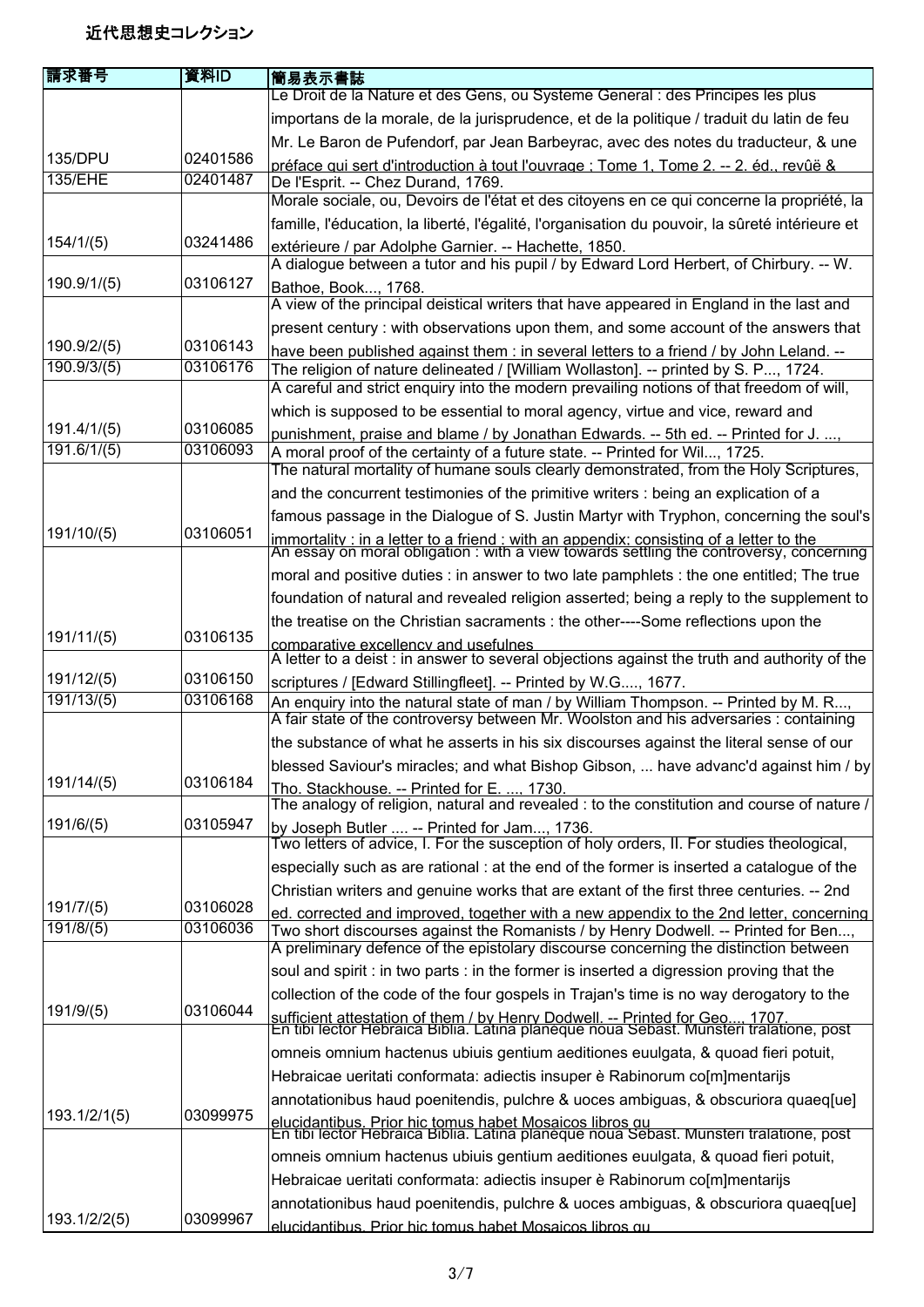| 請求番号                       | 資料ID     | 簡易表示書誌                                                                                                                                                                      |
|----------------------------|----------|-----------------------------------------------------------------------------------------------------------------------------------------------------------------------------|
| 193/3/(5)                  | 03146040 | [Biblia Latina]. -- [J. Gutenberg], [1455].                                                                                                                                 |
|                            |          | Ideen zur Philosophie der Geschichte der Menschheit / von Johann Gottfried Herder;                                                                                          |
| 201.1/2/1                  | 02966208 | 1. T - 4. T. -- Johann Friedric, 1784-1791.                                                                                                                                 |
|                            |          | Ideen zur Philosophie der Geschichte der Menschheit / von Johann Gottfried Herder;                                                                                          |
| 201.1/2/2                  | 02966216 | 1. T - 4. T. -- Johann Friedric, 1784-1791.                                                                                                                                 |
|                            |          | Ideen zur Philosophie der Geschichte der Menschheit / von Johann Gottfried Herder;                                                                                          |
| 201.1/2/3                  | 02966224 | 1. T - 4. T. -- Johann Friedric, 1784-1791.                                                                                                                                 |
|                            |          | Ideen zur Philosophie der Geschichte der Menschheit / von Johann Gottfried Herder;                                                                                          |
| 201.1/2/4                  | 02966232 | 1. T - 4. T. -- Johann Friedric, 1784-1791.                                                                                                                                 |
|                            |          | Histoire du siecle d'Alexandre / par Simon-Nicolas-Henri Linguet. -- 2. ed., corr. &                                                                                        |
| <b>230/HLI</b>             | 02401602 | augm. -- Chez Cellot, im, 1769.                                                                                                                                             |
|                            |          | Les pavés de Paris : guide illustré de Paris révolutionnaire / Guy de la Batut ;                                                                                            |
| 235.06/14/(5)              | 03508215 | illustrations de Yvette-Charles Nuimer. -- Sociales intern, c1937.                                                                                                          |
|                            |          | La revue de Paris : table décennale / directeurs, James Darmesteter, Lousi Ganderax,                                                                                        |
| 235.06/20/1894(5S)03838737 |          | Ernest Lavisse; 1894-1903, 1904-1913. -- Faubourg Saint-, [19--].                                                                                                           |
|                            |          | La revue de Paris : table décennale / directeurs, James Darmesteter, Lousi Ganderax,                                                                                        |
| 235.06/20/1904(5S)03838729 |          | Ernest Lavisse; 1894-1903, 1904-1913. -- Faubourg Saint-, [19--].                                                                                                           |
|                            |          | Études archéologiques sur les anciens plans de Paris des XVIe, XVIIe, XVIIIe siècles /                                                                                      |
| 235.3/10/(5)               | 03508207 | par A. Bonnardot. -- Libr. ancienne , 1851.                                                                                                                                 |
|                            |          | Histoire de la ville de Paris / par Michel Félibien ; revue, augmentée et mise au jour par                                                                                  |
|                            |          | Guy-Alexis Lobineau; justifiée par des preuves autentiques, & enrichie de plans, de                                                                                         |
| 235.3/11/1(5)              | 03508256 |                                                                                                                                                                             |
|                            |          | figures, & d'une carte topographique ; t. 1 - t. 5. -- Chez Guillaume , 1725.<br>Histoire de la ville de Paris / par Michel Félibien ; revue, augmentée et mise au jour par |
|                            |          | Guy-Alexis Lobineau ; justifiée par des preuves autentiques, & enrichie de plans, de                                                                                        |
| 235.3/11/2(5)              | 03508264 | figures, & d'une carte topographique ; t. 1 - t. 5. -- Chez Guillaume , 1725.                                                                                               |
|                            |          | Histoire de la ville de Paris / par Michel Félibien ; revue, augmentée et mise au jour par                                                                                  |
|                            |          | Guy-Alexis Lobineau ; justifiée par des preuves autentiques, & enrichie de plans, de                                                                                        |
| 235.3/11/3(5)              | 03508272 |                                                                                                                                                                             |
|                            |          | figures, & d'une carte topographique ; t. 1 - t. 5. -- Chez Guillaume , 1725.<br>Histoire de la ville de Paris / par Michel Félibien ; revue, augmentée et mise au jour par |
|                            |          | Guy-Alexis Lobineau ; justifiée par des preuves autentiques, & enrichie de plans, de                                                                                        |
| 235.3/11/4(5)              | 03508280 | figures, & d'une carte topographique ; t. 1 - t. 5. -- Chez Guillaume , 1725.                                                                                               |
|                            |          | Histoire de la ville de Paris / par Michel Félibien ; revue, augmentée et mise au jour par                                                                                  |
|                            |          | Guy-Alexis Lobineau ; justifiée par des preuves autentiques, & enrichie de plans, de                                                                                        |
| 235.3/11/5(5)              | 03508298 | figures, & d'une carte topographique ; t. 1 - t. 5. -- Chez Guillaume , 1725.                                                                                               |
|                            |          | Introduction Paris coup D'œil sur son histoire et ses transformations successives / par                                                                                     |
| 235.3/13/(5S)              | 03784063 | Charles Yriarte. -- A. Pigoreau, [1---].                                                                                                                                    |
|                            |          | Paris à travers les siècles / Philippe Lefrançois ; photographies de René Jacques ; [1],                                                                                    |
| 235.3/9/1(5)               | 03508181 | [2]. -- Calmann-Lévy, 1948-1966.                                                                                                                                            |
|                            |          | Paris à travers les siècles / Philippe Lefrançois ; photographies de René Jacques ; [1],                                                                                    |
| 235.3/9/2(5)               | 03508199 | [2]. -- Calmann-Lévy, 1948-1966.                                                                                                                                            |
|                            |          | The life of Mr. Henry Dodwell: with an account of his works, and an abridgement of                                                                                          |
|                            |          | them that are published, and of several of his manuscripts / by Francis Brokesby ; [v.]                                                                                     |
| 289.3/67/1(5)              | 03106069 | 1, v. 2. -- Printed by Geo, 1715.<br>The life of Mr. Henry Dodwell: with an account of his works, and an abridgement of                                                     |
|                            |          |                                                                                                                                                                             |
|                            |          | them that are published, and of several of his manuscripts / by Francis Brokesby ; [v.]                                                                                     |
| 289.3/67/2(5)              | 03106077 | 1, v. 2. -- Printed by Geo, 1715.<br>Paris and its environs, displayed in a series of two hundred picturesque views / from                                                  |
|                            |          |                                                                                                                                                                             |
| 293.53/12/(4S)             | 04181319 | original drawings, taken under the direction of A. Pugin; the engravings executed                                                                                           |
|                            |          | under the superintendence of C. Heath. -- Jennings and Ch, 1831.<br>Notice sur le Plan de Paris de Jacques Gomboust publié pour la première fois en 1652                    |
|                            |          | / reproduit par la Société des bibliophiles françois en 1858 ; avec le discours sur                                                                                         |
|                            |          |                                                                                                                                                                             |
| 293.53/4/(5)               | 03508249 | l'antiquité, grandeur, richesse, gouvernement de la ville de Paris par P.P. et une table                                                                                    |
|                            |          | alphabétique. -- Techener. 1858.<br>La vie des Boulevards : Madeleine-Bastille / text par Georges Montorgueil ; 200                                                         |
| 293.53/5/(5S)              | 03784048 | dessins en couleurs par Pierre Vidal. -- Librairies-impr, 1896.                                                                                                             |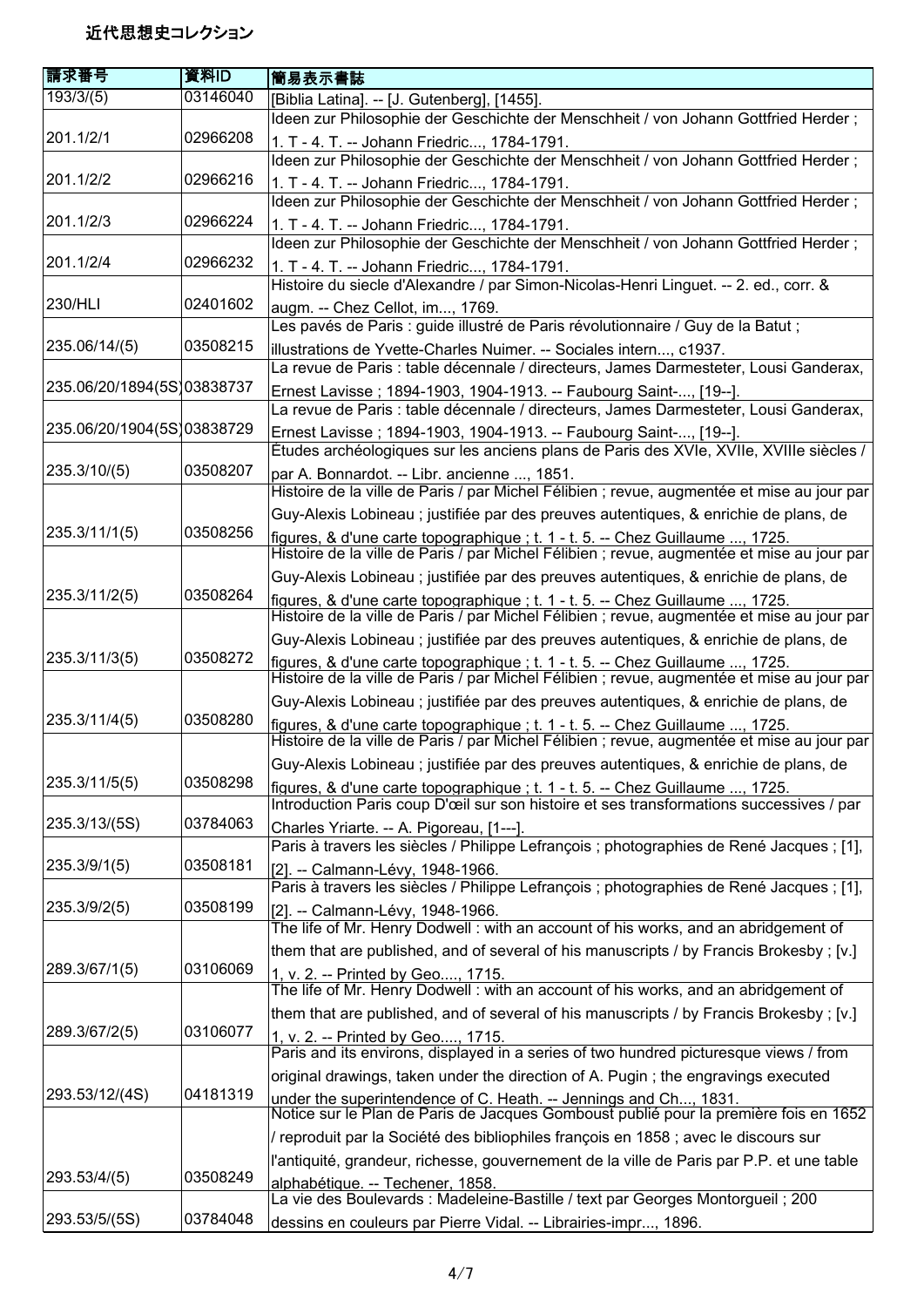| 請求番号                        | 資料ID     | 簡易表示書誌                                                                                                                                                                                  |
|-----------------------------|----------|-----------------------------------------------------------------------------------------------------------------------------------------------------------------------------------------|
| 293.53/6/(5S)               | 03784055 | Paris-Atlas / texte par Fernand Bournon. -- Librairie Larou, [1900?].                                                                                                                   |
|                             |          | Tableau historique et pittoresque de Paris : depuis les Gaulois jusqu'a nos jours / par                                                                                                 |
| 293.53/7/1(5S)              | 03784097 | J.B. de Saint-Victor; t. 1, 1 ptie - [atlas]. -- 2e ed. rev., corr. et augm. -- C. Gosselin,<br>Tableau historique et pittoresque de Paris : depuis les Gaulois jusqu'a nos jours / par |
| 293.53/7/1(5S)              | 03784105 | J.B. de Saint-Victor; t. 1, 1 ptie - [atlas]. -- 2e ed. rev., corr. et augm. -- C. Gosselin,                                                                                            |
|                             |          | Tableau historique et pittoresque de Paris : depuis les Gaulois jusqu'a nos jours / par                                                                                                 |
| 293.53/7/2(5S)              | 03784113 | J.B. de Saint-Victor; t. 1, 1 ptie - [atlas]. -- 2e ed. rev., corr. et augm. -- C. Gosselin,<br>Tableau historique et pittoresque de Paris : depuis les Gaulois jusqu'a nos jours / par |
| 293.53/7/2(5S)              | 03838224 | J.B. de Saint-Victor ; t. 1, 1 ptie - [atlas]. -- 2e ed. rev., corr. et augm. -- C. Gosselin,                                                                                           |
|                             |          | Tableau historique et pittoresque de Paris : depuis les Gaulois jusqu'a nos jours / par                                                                                                 |
| 293.53/7/3(5S)              | 03784121 | J.B. de Saint-Victor; t. 1, 1 ptie - [atlas]. -- 2e ed. rev., corr. et augm. -- C. Gosselin,<br>Tableau historique et pittoresque de Paris : depuis les Gaulois jusqu'a nos jours / par |
| 293.53/7/3(5S)              | 03784139 | J.B. de Saint-Victor ; t. 1, 1 ptie - [atlas]. -- 2e ed. rev., corr. et augm. -- C. Gosselin,                                                                                           |
|                             |          | Tableau historique et pittoresque de Paris : depuis les Gaulois jusqu'a nos jours / par                                                                                                 |
| 293.53/7/4(5S)              | 03784147 | J.B. de Saint-Victor; t. 1, 1 ptie - [atlas]. -- 2e ed. rev., corr. et augm. -- C. Gosselin,<br>Tableau historique et pittoresque de Paris : depuis les Gaulois jusqu'a nos jours / par |
| 293.53/7/4(5S)              | 03784154 | J.B. de Saint-Victor; t. 1, 1 ptie - [atlas]. -- 2e ed. rev., corr. et augm. -- C. Gosselin,                                                                                            |
|                             |          | Tableau historique et pittoresque de Paris : depuis les Gaulois jusqu'a nos jours / par                                                                                                 |
| 293.53/7/atlas(5S)          | 03838711 | J.B. de Saint-Victor; t. 1, 1 ptie - [atlas]. -- 2e ed. rev., corr. et augm. -- C. Gosselin,<br>Recherches critiques, historiques et topographiques sur la ville de Paris, depuis ses   |
|                             |          | commencemens connus jusqu'a présent, avec le plan de chaque quartier / par le Sr                                                                                                        |
| 293.53/8/1(5S)              | 03784162 | Jaillot; t.1 - table. -- Chez L'auteur [, 1775.                                                                                                                                         |
|                             |          | Recherches critiques, historiques et topographiques sur la ville de Paris, depuis ses                                                                                                   |
|                             |          | commencemens connus jusqu'a présent, avec le plan de chaque quartier / par le Sr                                                                                                        |
| 293.53/8/2(5S)              | 03838745 | Jaillot; t.1 - table. -- Chez L'auteur [, 1775.                                                                                                                                         |
|                             |          | Recherches critiques, historiques et topographiques sur la ville de Paris, depuis ses                                                                                                   |
|                             |          | commencemens connus jusqu'a présent, avec le plan de chaque quartier / par le Sr                                                                                                        |
| 293.53/8/3(5S)              | 03784170 | Jaillot; t.1 - table. -- Chez L'auteur [, 1775.<br>Recherches critiques, historiques et topographiques sur la ville de Paris, depuis ses                                                |
|                             |          | commencemens connus jusqu'a présent, avec le plan de chaque quartier / par le Sr                                                                                                        |
| 293.53/8/4(5S)              | 03784188 | Jaillot; t.1 - table. -- Chez L'auteur [, 1775.<br>Recherches critiques, historiques et topographiques sur la ville de Paris, depuis ses                                                |
|                             |          | commencemens connus jusqu'a présent, avec le plan de chaque quartier / par le Sr                                                                                                        |
| 293.53/8/5(5S)              | 03784196 | Jaillot; t.1 - table. -- Chez L'auteur [, 1775.<br>Recherches critiques, historiques et topographiques sur la ville de Paris, depuis ses                                                |
|                             |          | commencemens connus jusqu'a présent, avec le plan de chaque quartier / par le Sr                                                                                                        |
| 293.53/8/plans(5S) 03838760 |          | Jaillot; t.1 - table. -- Chez L'auteur [, 1775.<br>Recherches critiques, historiques et topographiques sur la ville de Paris, depuis ses                                                |
|                             |          | commencemens connus jusqu'a présent, avec le plan de chaque quartier / par le Sr                                                                                                        |
| 293.53/8/table(5S)          | 03838752 | Jaillot; t.1 - table. -- Chez L'auteur [, 1775.                                                                                                                                         |
| 302.1/73/(5)                | 03282704 | Japonica / by Sir Edwin Arnold ; with illustrations by Robert Blum. -- C. Scribner's S,                                                                                                 |
|                             |          | A dissertation upon parties : in several letters to Caleb d'Anvers / written by Henry St.                                                                                               |
| 311.23/10/(5)               | 03105848 | John, late Lord Viscount Bolingbroke. To which is prefixed, The life of the author. -- 9th                                                                                              |
|                             |          | ed. -- Printed for T. , 1771.<br>Letters on the study and use of history / by Henry St. John, Lord Viscount Bolingbroke.                                                                |
| 311.23/11/(5)               | 03105855 | -- New ed. -- T. Cadell, 1770.                                                                                                                                                          |
|                             |          | A letter to Sir William Windham. II. Some reflections on the present state of the nation.                                                                                               |
| 311.23/12/(5)               | 03105863 | III. A letter to Mr. Pope / by Henry St. John, Load Viscount Bolingbroke. -- Printed for<br>Remarks on the history of England / by Henry St. John, Lord Viscount Bolingbroke. --        |
| 311.23/13/(5)               | 03105871 | New ed. -- Printed for T. , [17--].                                                                                                                                                     |
|                             |          | Letters on the spirit of patriotism : on the idea of a patriot king : and on the state of                                                                                               |
|                             | 03105889 | parties : at the accession of King George the First / by Henry St. John, Lord Viscount                                                                                                  |
| 311.23/14/(5)               |          | Bolingbroke. -- Printed for A. , 1752.<br>A collection of political tracts / by the author of the dissertation upon parties. -- Printed                                                 |
| 311.23/9/(5)                | 03105830 | for T. , 1769.                                                                                                                                                                          |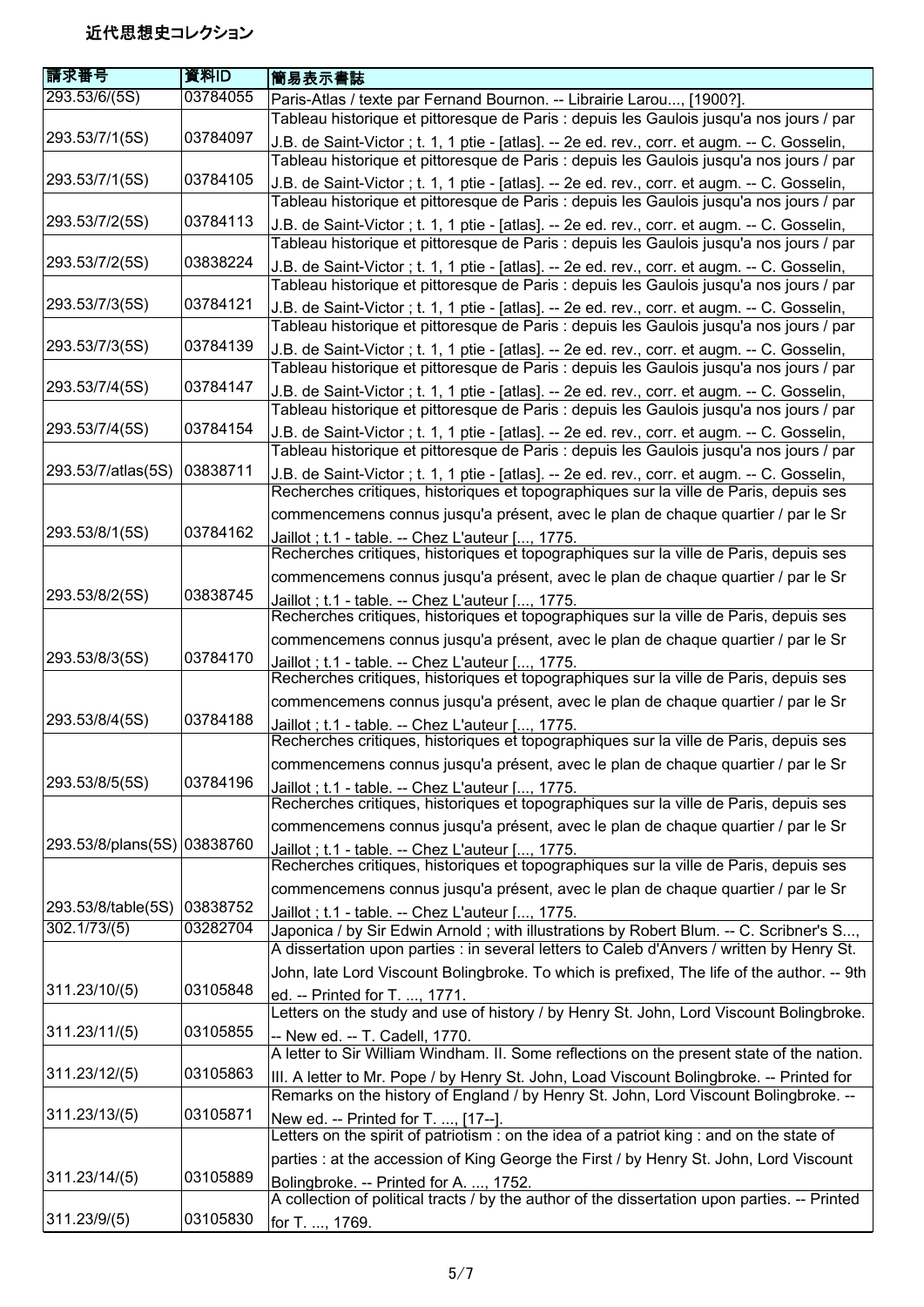| 請求番号            | 資料ID     | 簡易表示書誌                                                                                                                                                       |
|-----------------|----------|--------------------------------------------------------------------------------------------------------------------------------------------------------------|
|                 |          | Leviathan, or, The matter, forme, & power of a common-wealth ecclesiasticall and civill                                                                      |
| 311/LHO         | 02401248 | / by Thomas Hobbes of Malmesbury. -- Printed for And, 1651.                                                                                                  |
|                 |          | Traité des preuves judiciaires : ouvrage extrait des manuscrits de M. Jérémie Bentham                                                                        |
| 321.1/30/1(5S)  | 04351672 | / par Ét. Dumont ; Tom. 1, Tom. 2. -- Bossange Frère, 1823.                                                                                                  |
|                 |          | Traité des preuves judiciaires : ouvrage extrait des manuscrits de M. Jérémie Bentham                                                                        |
| 321.1/30/2(5S)  | 04351680 | / par Ét. Dumont ; Tom. 1, Tom. 2. -- Bossange Frère, 1823.                                                                                                  |
|                 |          | Dissertations on man, philosophical, physiological and political : in answer to Mr.                                                                          |
| 331.43/9/(5)    | 03099884 | Malthus's "Essay on the principle of population" / by T. Jarrold. -- Printed for Cad,                                                                        |
|                 |          | Primitive culture : researches into the development of mythology, philosophy, religion,                                                                      |
| 389/75/1(5S)    | 03639564 | language, art, and custom / by Edward B. Tylor; 全巻, v. 1, v. 2. -- 2nd ed. -- J. Murray,                                                                     |
|                 |          | Primitive culture : researches into the development of mythology, philosophy, religion,                                                                      |
| 389/75/2(5S)    | 03639572 | language, art, and custom / by Edward B. Tylor; 全巻, v. 1, v. 2. -- 2nd ed. -- J. Murray,                                                                     |
|                 |          | Anthropology: an introduction to the study of man and civilization / Edward Burnett                                                                          |
| 389/89/(5S)     | 03706694 | Tylor. -- Macmillan, 1881.                                                                                                                                   |
|                 |          | Metropolitan improvements, or, London in the nineteenth century : being a series of                                                                          |
|                 |          | views, of the new and most interesting objects, in the British metropolis & its vicinity /                                                                   |
|                 |          | from original drawings by Thos. H. Shepherd; with historical, topographical & critical                                                                       |
| 523.33/3/1(5)   | 03282712 |                                                                                                                                                              |
|                 |          | illustrations, by James Elmes : 全巻, v. 1, v. 2. -- Jones, 1829.<br>London and its environs in the nineteenth century : illustrated by a series of views from |
|                 |          | original drawings / by Thomas H. Shepherd, with historical, topographical and critical                                                                       |
| 523.33/3/2(5)   | 03282720 | notices, series the first, comprising the earlier edifices, antiquities, &c. -- Jones, 1829.                                                                 |
|                 |          | L'Exposition universelle de 1867 : illustrée / publication internationale autorisée par la                                                                   |
| 606.9/6/1(5S)   | 03784071 | Commission impériale ; rédacteur en chef, Fr. Ducuing ; v. 1, v. 2. -- Administration,                                                                       |
|                 |          | L'Exposition universelle de 1867 : illustrée / publication internationale autorisée par la                                                                   |
| 606.9/6/2(5S)   | 03784089 | Commission impériale ; rédacteur en chef, Fr. Ducuing ; v. 1, v. 2. -- Administration,                                                                       |
|                 |          | A catechism on the Corn Laws: with a list of fallacies and the answers / by a member                                                                         |
| 678.23/35/(5)   | 03099892 | of the University of Cambridge. -- Printed for J. , 1827.                                                                                                    |
|                 |          | Three essays: on picturesque beauty; on picturesque travel; and on sketching                                                                                 |
|                 |          | landscape; with a poem, on landscape painting; to these are now added two essays /                                                                           |
| 723.33/2/(5)    | 03558657 | by William Gilpin. -- 3rd ed. -- Printed for T. , 1808.                                                                                                      |
| 772.35/3/(5)    | 03508223 | Le théatre du Marais / S. Wilma Deierkauf-Holsboer. -- Nizet, 1954-1958.                                                                                     |
|                 |          | The taste of the town, or, A guide to all publick diversions, viz. I, Of musick, operas and                                                                  |
|                 |          | plays  II, Of poetry, sacred and profane  III, Of dancing, religious and dramatical                                                                          |
|                 |          | IV, Of the mimes, pantomimes and choruses of the antients  V, Of audiences, at our                                                                           |
| 790/1/(5)       | 03282696 | theatrical representations  VI. Of masquerades  VII. Of the athletic sports of the                                                                           |
|                 |          | Ioannis Reuchlin Phorcensis LL. Doc. ad Dionysium fratrem suum Germanum de                                                                                   |
| 829.73/12       | 04155982 | rudimentis hebraicis. -- In aedib. Tho. , 1506.<br>Rudimenta Hebraicae linguae, accurata methodo et breuitate conscripta. Eorundem                           |
|                 |          | rudimentorum praxis, quæ viuæ vocis loco esse possit. Omnia recognita & aucta ab                                                                             |
|                 |          |                                                                                                                                                              |
|                 |          | ipso authore Ant. Rodolpho Cevallerio eius linguæ professore. De Hebraica syntaxi                                                                            |
| 829.73/8/(5S)   | 03755576 | canones generales, nunc primum editi. Præfixa est epistola Hebræa doctissimi viri                                                                            |
|                 |          | Ioan. Immanuelis Tremellii. qua operis tutius vtilitas<br>Le dit des rues de Paris (1300) / par Guillot (de Paris) ; avec préface, notes & glossaire         |
| 931/5/(5)       | 03508231 | par Edgar Mareuse ; suivi d'un plan de Paris sous Philippe-le-Bel. -- Librairie gén,                                                                         |
|                 |          | Fairyland of Ida Rentoul Outhwaite / verses by Annie R. Rentoul; stories by Grenbry                                                                          |
| 933/17/(5S)     | 03340452 | Outhwaite and Annie R. Rentoul. -- Frederick A. St, 1929.                                                                                                    |
|                 |          | Œeuvres complètes de Mme la baronne de Staël / publiées par son fils<br>précédées                                                                            |
|                 |          | d'une notice sur le caractère et les écrits de Mme de Staël ; par Madame Necker de                                                                           |
| 958.68/1/1(5S)  | 04251757 | Saussure ; t. 1 - t. 17. -- Treuttel et Wü, 1820-1821.                                                                                                       |
|                 |          | Œeuvres complètes de Mme la baronne de Staël / publiées par son fils<br>précédées                                                                            |
|                 |          | d'une notice sur le caractère et les écrits de Mme de Staël ; par Madame Necker de                                                                           |
| 958.68/1/10(5S) | 04251849 | Saussure; t. 1 - t. 17. -- Treuttel et Wü, 1820-1821.                                                                                                        |
|                 |          | Œeuvres complètes de Mme la baronne de Staël / publiées par son fils<br>précédées                                                                            |
|                 |          | d'une notice sur le caractère et les écrits de Mme de Staël ; par Madame Necker de                                                                           |
| 958.68/1/11(5S) | 04251856 | Saussure ; t. 1 - t. 17. -- Treuttel et Wü, 1820-1821.                                                                                                       |